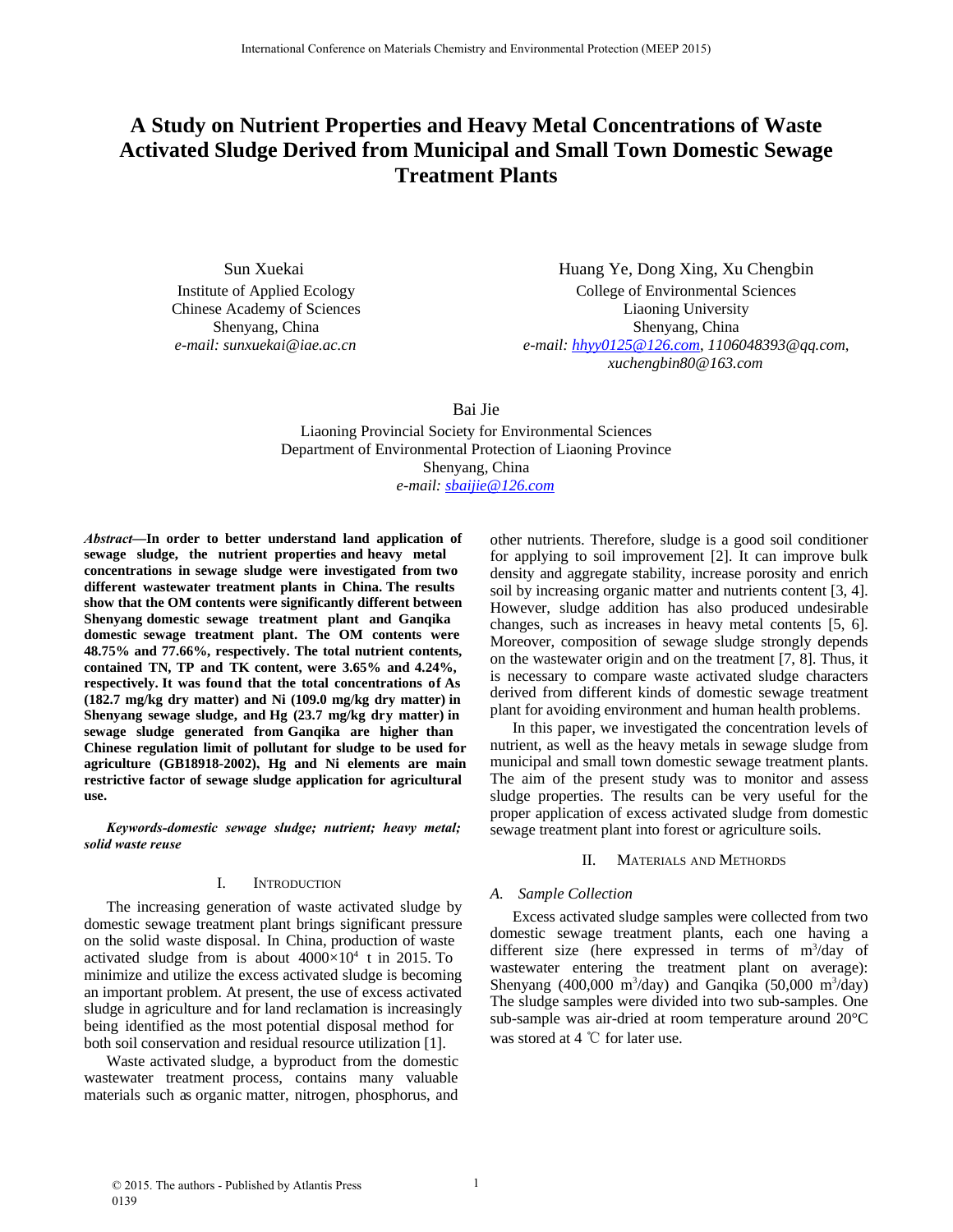# *B. Water Content, Organic Matter, Total Nitrogen, Total Phosphorus and Total Kalium*

Water content of fresh sludge samples was measured with gravimetric method. Air-dried soil samples were ground to pass through a 0.25-mm sieve for the measurement of organic matter (OM), total nitrogen (TN), and total phosphorus (TP), and to pass through a 0.15-mm nylon sieve for the measurement of total kalium (TK). The OM concentration was determined by the wet oxidation method with  $K_2Cr_2O_7$  and concentrated  $H_2SO_4$ . To determine TN and TP, the samples were first digested using the Kjeldahl method [9]. The TN and TP concentrations in the digested solution were measured using a continuous-flow autoanalyzer (AutoAnalyzer III, Bran+Luebbe GmbH, Germany). TK was determined using ICP-Emission Spectrometry (PE OPTIMA 3000).

## *C. Determination of the Total Concentration of Heavy Metal*

10 grams of air-dried samples, ground to pass through a 0.15-mm nylon sieve, were subjected to the total extraction procedure. According to the Chinese Standards CT/T221- 2005, the total concentration of heavy metals in sludge samples was determined by different method and experimental equipment. Cu, Pb, Zn and Ni were determined using Atomic Absorb Spectrometer (PE Analyst 100). Cd and Cr were analyzed using ICP-Emission Spectrometry (PE OPTIMA 3000). Hg and As were tested using Atomic Fluorescence Spectrometer (AFS-2202). Values were expressed as mg metal/kilogram of dry sludge.

## *D. Statistical Analysis*

All trials were performed in triplicate to minimize experimental errors. The average of three replicates and standard deviation for sludge samples were calculated by Microsoft Office Excel 2010. Data were statistically analyzed using SPSS 13.0 for Windows software package.

### III. RESULETS AND DISCUSSION

## *A. Water Content and Nutrient Properties of Waste Activated Sludge*

The results of the water content, OM, TN, TP and TK analysis of waste activated sludge are shown in Table I.

TABLE I. WATER CONTENT AND NUTRIENT PROPERTIES ANALYSIS AT TWO DIFFERENT PLANTS

| <b>Properties</b>                   | <b>Domestic Sewage Treatment Plants</b> |                |  |
|-------------------------------------|-----------------------------------------|----------------|--|
|                                     | <b>Shenyang</b>                         | Gangika        |  |
| Water content(%)                    | $82.64 + 0.09$                          | $86.75 + 0.03$ |  |
| OM (on dry matter<br>basis $(y_6)$  | $48.75 + 2.45$                          | 77.66+4.69     |  |
| TN (on dry matter<br>basis $(y_6)$  | $1.97+0.15$                             | $2.61 + 0.48$  |  |
| TP (on dry matter)<br>basis $(y_6)$ | $0.82 + 0.05$                           | $1.03+0.14$    |  |
| TK (on dry matter<br>basis $(y_6)$  | $0.86 + 0.06$                           | $0.60 + 0.04$  |  |

Sludge samples, collected after the mechanical drying process of municipal (Shenyang) and small town (Ganqika) domestic sewage treatment plants, have water contents more than 80%.

The OM contents in sludge were significantly different between Shenyang domestic sewage treatment plant and Ganqika domestic sewage treatment plant. The OM contents were 48.75% and 77.66%, respectively. The total nutrient contents, contained TN, TP and TK content, were 3.65% and 4.24%, respectively. The results revealed that the contents of OM, N, P and K in sewage sludge are rich. Therefore, the sludge is a good soil conditioner for enriching soil.

### *B. Heavy Metal in Sewage Sludge*

The concentrations of heavy metals expressed on a dry mass basis in sludge are given in Table II. Chinese standard (GB18918-2002) prohibits the use of sewage sludge as fertilizer in agriculture that exceeds the maximum values allowed for total concentrations of heavy metals (Table II). The data demonstrated that the total concentrations of As in Shenyang sewage sludge obviously exceed the limit values for basic soil according to the law. The total concentrations of Hg in Shenyang sewage sludge exceed the limit values for acidic soil and in Ganqika sewage sludge exceed the limit values for basic soil, while the total concentrations of Ni in Shenyang sewage sludge exceed the limit values for acidic soil according to the law. Therefore, As, Hg and Ni elements are main restrictive factor of sewage sludge application for agricultural use.